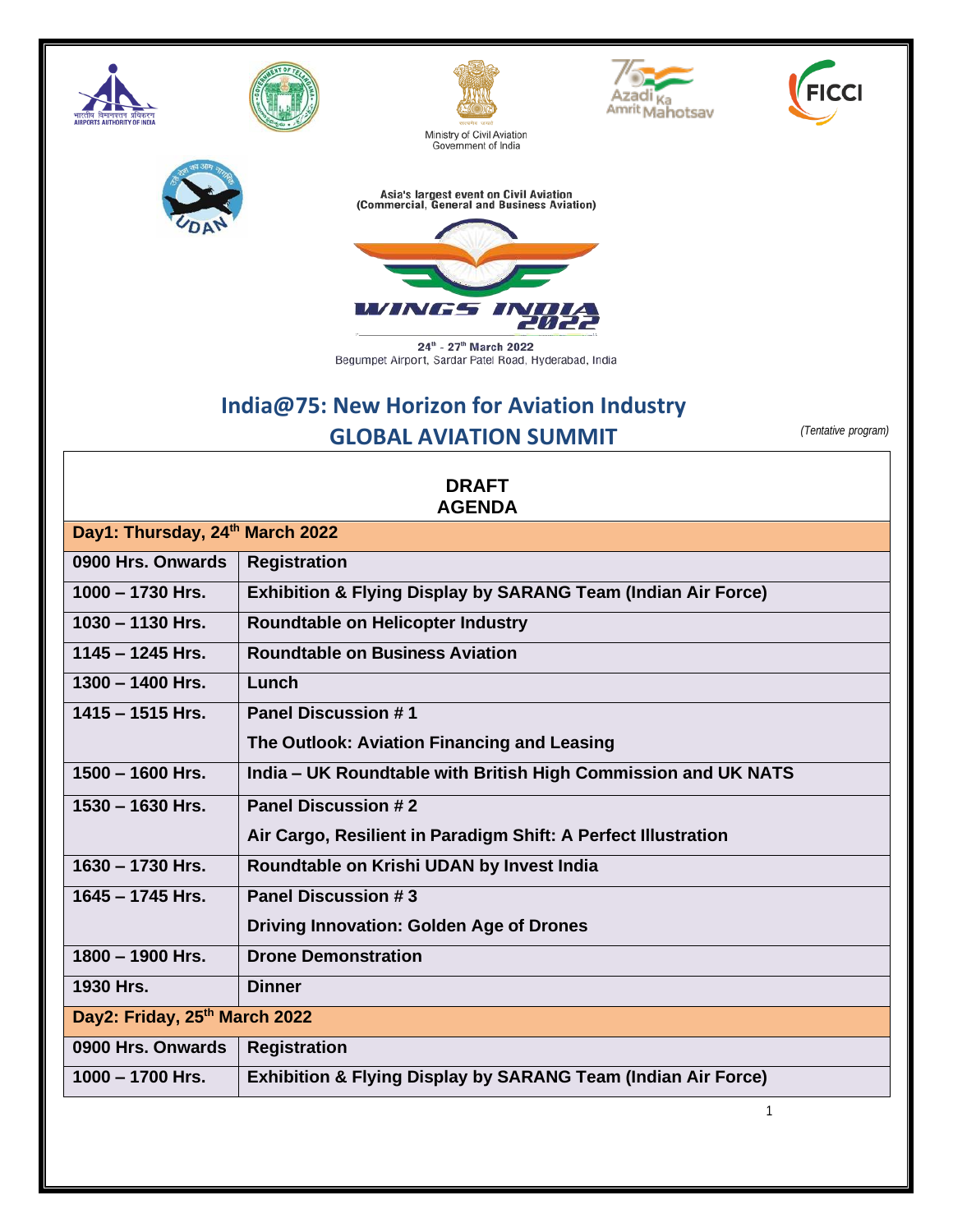| $1000 - 1045$ Hrs.              | Inaugural Session: India@75: New Horizon for Aviation Industry           |
|---------------------------------|--------------------------------------------------------------------------|
| $1045 - 1130$ Hrs.              | <b>Ministerial Plenary</b>                                               |
| $1130 - 1200$ Hrs.              | Inauguration of the Exhibition and Walk Through                          |
| $1200 - 1330$ Hrs.              | <b>Global CEOs Forum</b>                                                 |
| $1330 - 1430$ Hrs.              | Lunch                                                                    |
| $1430 - 1530$ Hrs.              | <b>Panel Discussion #4</b>                                               |
|                                 | Revival of Aviation - Ascending through the Clouds of Optimism: Airlines |
|                                 | <b>Perspective</b>                                                       |
| $1500 - 1600$ Hrs.              | <b>India - US Roundtable with AMCHAM</b>                                 |
| $1530 - 1630$ Hrs.              | <b>Panel Discussion #5</b>                                               |
|                                 | <b>Future of Travel: Airport Perspective</b>                             |
| $1630 - 1730$ Hrs.              | Panel Discussion #6                                                      |
|                                 | Aero-Manufacturing and MRO: A Segment in Upheaval                        |
| 1900 - 2000 Hrs.                | Wings India Awards 2022 at The Taj Krishna, Hyderabad                    |
| 2000 Hrs. onwards               | <b>Cultural Evening and Networking Dinner</b>                            |
| Day3: Saturday, 26th March 2022 |                                                                          |
| 0900 Hrs. Onwards Registration  |                                                                          |
| $1000 - 1700$ Hrs.              | <b>Exhibition &amp; Flying Display by SARANG Team (Indian Air Force)</b> |
| Day 4: Sunday, 27th March 2022  |                                                                          |
| 0900 Hrs. Onwards Registration  |                                                                          |
| $1000 - 1700$ Hrs.              | <b>Exhibition &amp; Flying Display by SARANG Team (Indian Air Force)</b> |
|                                 |                                                                          |

## **DRAFT DETAILED AGENDA**

| Day1: Thursday, 24th March 2022                                                                                |                                                                          |
|----------------------------------------------------------------------------------------------------------------|--------------------------------------------------------------------------|
| 0900 Hrs. Onwards                                                                                              | <b>Registration</b>                                                      |
| $1000 - 1730$ Hrs.                                                                                             | <b>Exhibition &amp; Flying Display by SARANG Team (Indian Air Force)</b> |
| $1030 - 1130$ Hrs.                                                                                             | <b>Roundtable on Helicopter Industry</b>                                 |
| <b>About the Session:</b>                                                                                      |                                                                          |
| This session will be providing a common platform for all industry stakeholders, states, policy makers to       |                                                                          |
| discuss the growth story of Indian Helicopter industry (India@75), the issues, challenges, and brainstorming   |                                                                          |
| solutions for the way ahead. Helicopter Roundtable will also focus on enhancing the scope of Regional          |                                                                          |
| Connectivity Scheme in remote areas, hilly terrains and, also expanding the rural to urban connectivity in the |                                                                          |

country. Another key highlight will be boosting tourism by providing uninterrupted helicopter services to the tourist hotspots and encouraging Helicopter-based emergency medical services (HEMS) in India and showcasing the latest technology in the helicopter industry. Wings India 2022 aims to enhance the role of Helicopters in supporting other industries.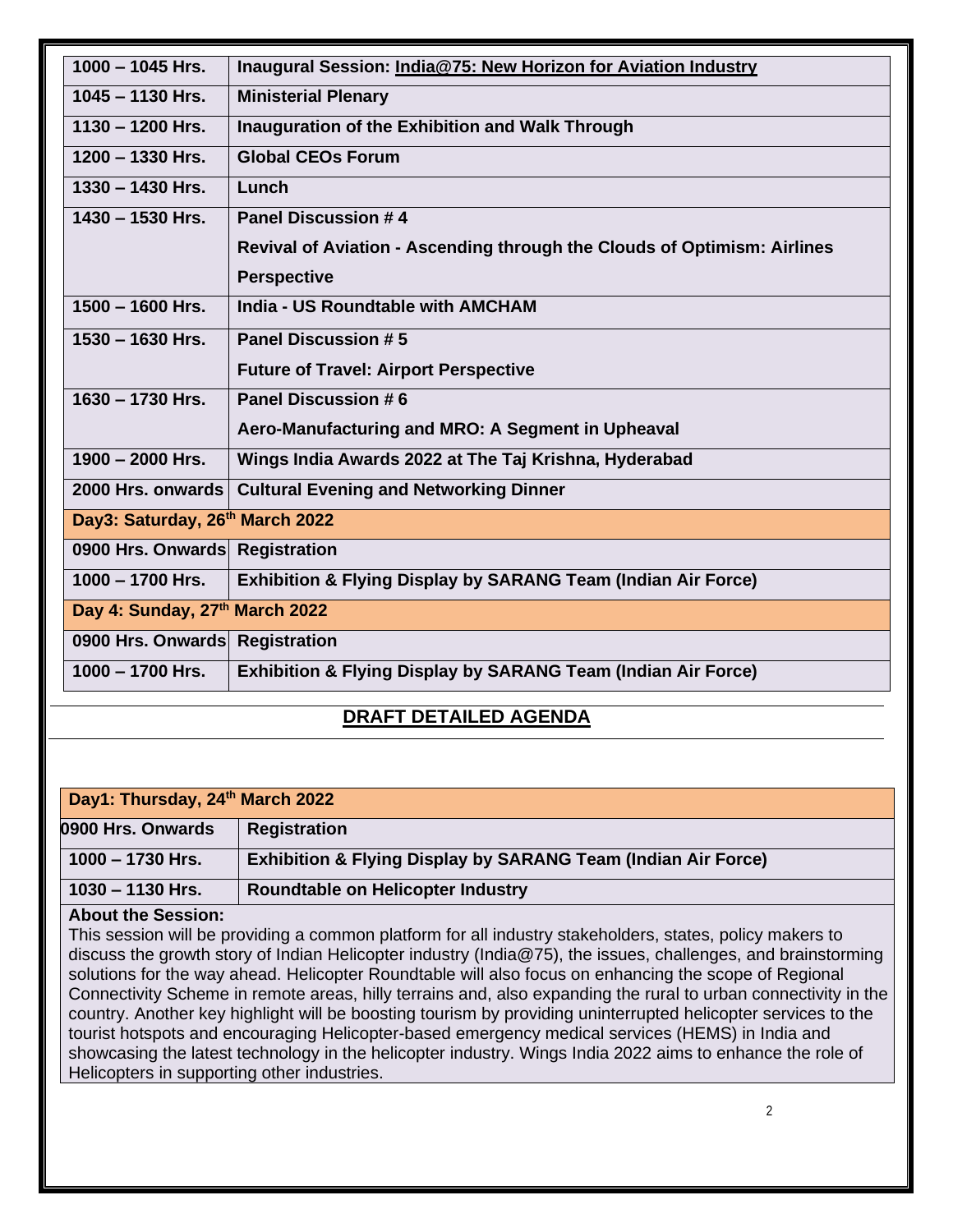| $1145 - 1245$ Hrs. | <b>Roundtable on Business Aviation</b>      |
|--------------------|---------------------------------------------|
| $1300 - 1400$ Hrs. | Lunch                                       |
| 1415 – 1515 Hrs.   | <b>Panel Discussion #1</b>                  |
|                    | The Outlook: Aviation Financing and Leasing |

India leases 85% of its fleet from the offshore companies. It is strongly felt that India must leverage its growing air traffic to establish a robust aircraft leasing industry, which would finance new aircraft deliveries through its own policies and products. It is vital to develop this new line of business in India for financial services and add India on the map of global financial centers for international financial services. Leasing aircraft also provides airlines the option to quickly increase and decrease capacity. As airlines keep inducting new aircraft, owing to the shorter fleet replacement cycles, they benefit from lower maintenance costs, better fuel efficiencies and access to other new technologies. The government has established a unified authority known as 'International Financial Services Centers Authority (IFSCA)' to regulate all financial services in International Financial Services Centers (IFSCs) in the country. IFSCA has released a framework and the regulations and various steps have been taken to remove the bottlenecks and initiate aircraft leasing business. The Session focuses on the reforms and changes that IFSC, like GIFT city in Gujarat, will enable to make India a compelling alternative to existing leasing destinations thus fulfilling the vision of Atmanirbhar Bharat in aviation.

Chair: **Shri Amit Agrawal,** Additional Secretary, Department of Financial Services, Ministry of Finance, Govt. of India

Moderator: **Mr. Alok Anand,** Chairman & CEO, Acumen Aviation Panelists**:**

- 1. **Mr. Prakash Rao**, ED & CIO, NIIF
- 2. **Mr. Simran Singh Tiwana**, CEO, Star Air
- 3. **Mr. Dipesh Shah,** Executive Director (Development), IFSCA
- 4. **Mr. Raj Sen,** CFO and Sr VP Leasing, Vman Aviation Services IFSC Pvt. Ltd.
- 5. **Mr. Vasuki Prasad**, Sales Director APAC, Embraer

| $1500 - 1600$ Hrs. | India – UK Roundtable with British High Commission and UK NATS                               |
|--------------------|----------------------------------------------------------------------------------------------|
| 1530 – 1630 Hrs.   | <b>Panel Discussion #2</b><br>Air Cargo, Resilient in Paradigm Shift: A Perfect Illustration |

The COVID-19 pandemic has precipitated a divergence between air cargo and passenger services. It has not only challenged the Air Cargo sector, that accounts for approximately 35% of global trade by value, but has shown how the community has remained resilient, value-generating and quickly adapting to a fast-evolving situation. Air cargo volumes have been more resilient to coronavirus pandemic-related effects than passenger traffic activity owing to increased ecommerce and online purchases. Air cargo is frequently used to transport high-value, time-sensitive commodities and, more recently, personal protective equipment (PPE), ventilators and other medical equipment. Air cargo demand was driven by both urgencies to obtain these supplies and the need to fill in for supply chains that had been disrupted due to stay-at-home orders and travel restrictions.

Despite the short-term growth and exemplary resilience, Air cargo faces prolonged prevalent challenges which may impact in long term. Issues transpiring from a sharp global drop in passenger demand effecting the air cargo throughput largely due to decrease in passenger aircraft belly cargo capacity, over reliance on belly space, increased shipping rates, shortage of freighter aircrafts, lack of multimodal logistics ecosystem and compounding trend towards economic protectionism that was evident before the current pandemic.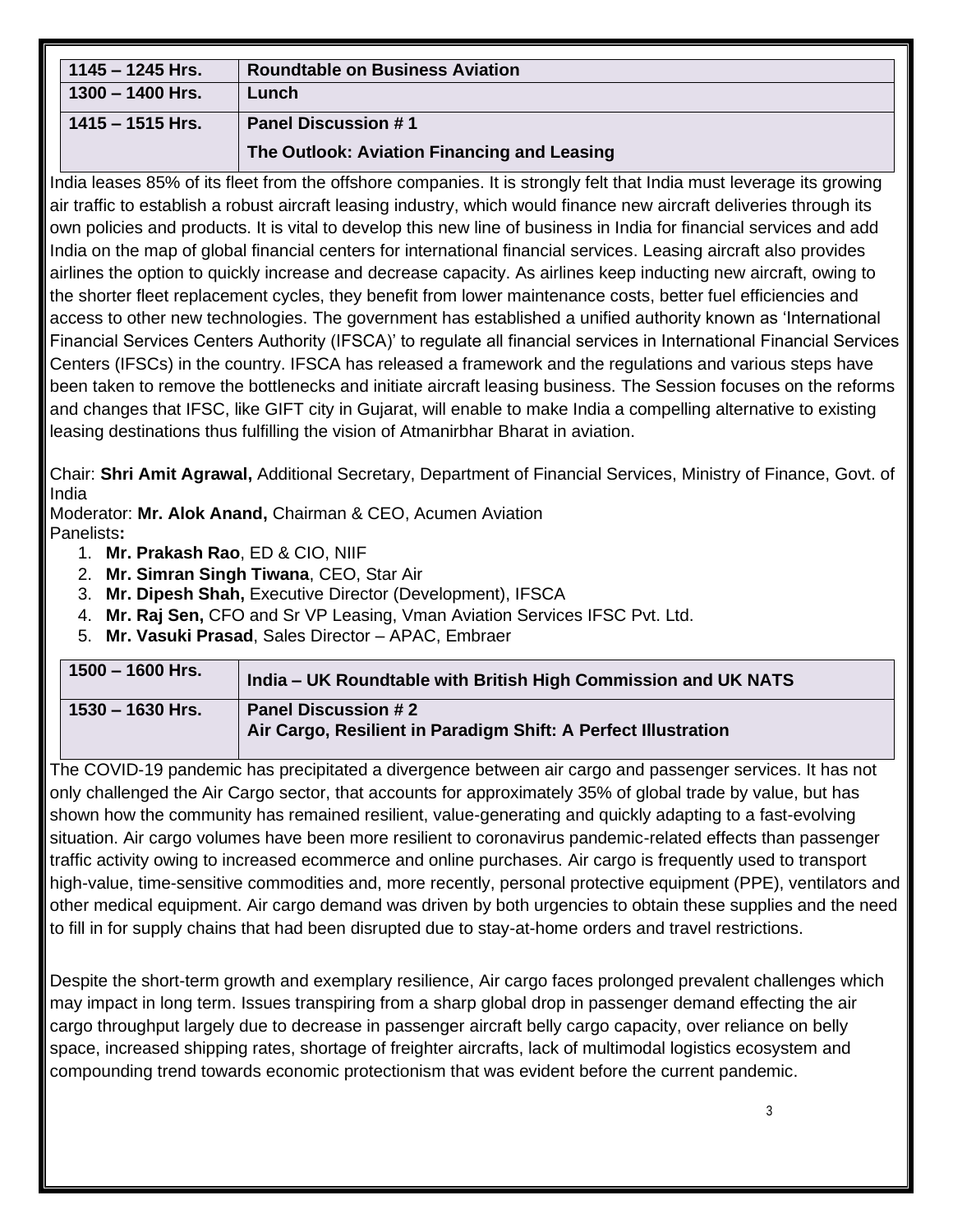The session illustrates the Air cargo resilience despite challenges by exemplary anecdotes, deliberates the changing nature of EXIM flows, industrial and agriculture cargo in the pandemic times, safety and addressing the immediate needs and eliminating long term deterrents.

Chair**: Shri Piyush Shrivastava**, Senior Economic Advisor, MOCA Moderator: **Mr. Satish Lakkaraju**, Sr. Vice President, Wiz Freight Panelists**:**

- 1. **Mr. Kerry Mok**, President & CEO, SATS, Singapore
- 2. **Ms. Tulsi Mirchandaney**, CEO, Blue Dart Aviation
- 3. **Mr. Suvendu Choudhury,** Managing Director, International Operations, FedEx Express
- 4. **Mr. Saurabh Kumar**, CEO, GMR Hyderabad Air Cargo
- 5. **SpiceJet** Nominee

| 1630 – 1730 Hrs.   | Roundtable on Krishi UDAN by Invest India                       |
|--------------------|-----------------------------------------------------------------|
| $1645 - 1745$ Hrs. | Panel Discussion #3<br>Driving Innovation: Golden Age of Drones |

Drones have become an important tool in fighting the COVID-19 pandemic, helping to create more resilient supply chains and socially distanced delivery services. The crisis is driving innovation in drone policy as society has started to recognize that the utility of drones outweighs potential risks. Fully integrating drones into supply chains will require collaboration and drive. The way the world views drones is changing. Once a nuisance buzzing around our heads, drones are now life-saving tools in the battle against COVID-19. Instead of nuisance or novelty, drones are becoming necessary. Drones are shifting from a hyped-up super technology that can solve every challenge to a tool that can allow us to meet specific needs. This shift allows us to focus on specific implementations that drive the greatest return. Capital investments in some sectors are panning out, while markets are maturing around these uses. New aerial technologies are set to play a major role in an economy looking for innovative ways to meet the demands of the coronavirus crisis – and looking toward a global reset. This session will examine the future of drones with emphasis on technology, infrastructure, standards/regulations, safety, privacy, collaborations, R&D and public acceptance.

Chair: **Shri Amber Dubey**, Joint Secretary, Ministry of Civil Aviation, Government of India Moderator: **Mr. Amit Ganjoo**, CEO, ANRA Technologies Panelists:

- 1. **Mr. Ankit Mehta**, CEO, IdeaForge
- 2. **Mr. Smit Shah,** President, Drone Federation of India
- 3. **Mr. Mr. Deepak Bhardwaj,** CEO & Co-Founder, IotechWorld Avigation Pvt. Ltd.
- 4. **Mr. Vipul Singh**, Co-Founder & CEO, Aarav Unmanned Systems Pvt. Ltd.
- 5. **Mr. Neel Mehta**, Director & Co-founder, Asteria Aerospace
- 6. **Mr. Sameer Joshi**, CEO & Director, NewSpace Research & Technologies Pvt. Ltd.

| 1800 - 1900 Hrs.              | <b>Drone Demonstration</b>                                               |  |
|-------------------------------|--------------------------------------------------------------------------|--|
| 1930 Hrs.                     | <b>Dinner</b>                                                            |  |
| Day2: Friday, 25th March 2022 |                                                                          |  |
| 0900 Hrs. Onwards             | <b>Registration</b>                                                      |  |
| $1000 - 1700$ Hrs.            | <b>Exhibition &amp; Flying Display by SARANG Team (Indian Air Force)</b> |  |
|                               |                                                                          |  |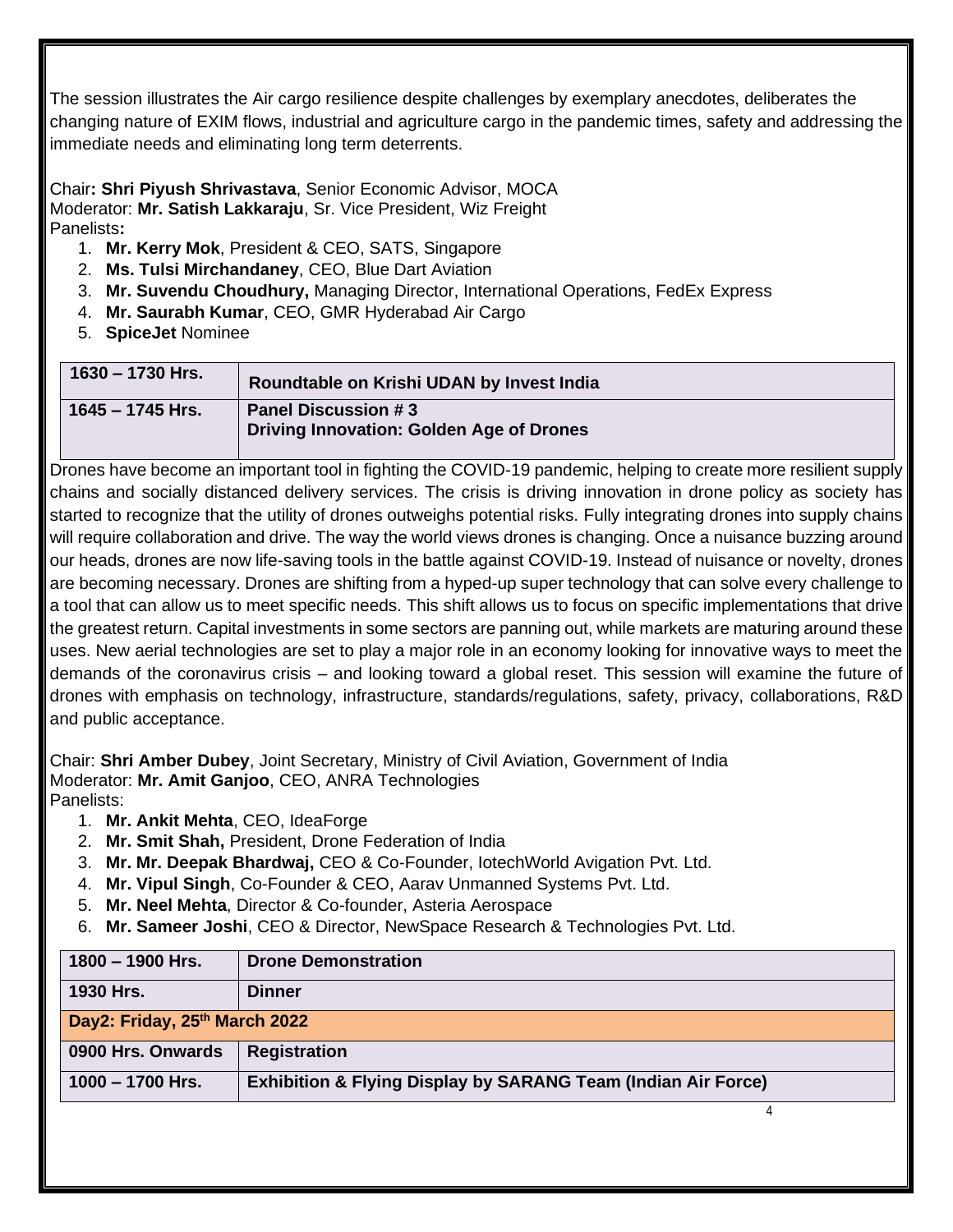## **1000 – 1045 Hrs. Inaugural Session:** *India@75: New Horizon for Aviation Industry*

Despite the recent COVID-19 pandemic, India is on track to revive its air travel demand. This revival is clear evidence that the underlying fundamentals of flying in India has not changed. A growing middle class, increased private sector investment and more importantly, increased public sector investment has taken Indian aviation sector to new heights. But is the sector out of the woods? Has the pandemic changed the business model for the sector? The session discusses on how the sector has rebound after COVID and it is gearing for the next decade.

Speakers:

- Welcome Remarks by **Mr. Remi Maillard**, Chairman, FICCI Civil Aviation Committee and President & MD, Airbus Group
- Introduction of Wings India 2022 by **Smt. Usha Padhee**, Joint Secretary, Ministry of Civil Aviation, Govt. of India
- Address by **Shri Rajiv Bansal**, IAS, Secretary, Ministry of Civil Aviation, Govt. of India
- Special Address by **General (Retd.) V. K. Singh**, Hon'ble Minister of State, Ministry of Civil Aviation & Minister of State, Ministry of Road, Transport and Highways, Government of India
- Guest of Honor Address by **Shri Jyotiraditya M. Scindia,** Hon'ble Minister of Civil Aviation, Ministry of Civil Aviation, Govt. of India
- Address by **Shri K. Chandrashekar Rao**, Chief Minister of Telangana (Invited)
- Vote of thanks by **Shri Sanjeev Kumar**, IAS, Chairman, Airports Authority of India

| $1045 - 1130$ Hrs. | <b>Ministerial Plenary</b>                                                                         |
|--------------------|----------------------------------------------------------------------------------------------------|
|                    | In Ministerial Plenary Session Ministers from across the world will share their vision             |
|                    | on enhancing the Aviation ecosystem and put forth key analytical inputs on the                     |
|                    | challenges and way forward to develop a sustainable and robust aviation sector.                    |
|                    | Opening Remarks by Shri Jyotiraditya M. Scindia, Hon'ble Minister of Civil                         |
|                    | Aviation, Ministry of Civil Aviation, Government of India                                          |
|                    | On the Dias:                                                                                       |
|                    | <b>General (Retd.) V. K. Singh, Hon'ble Minister of State, Ministry of Civil Aviation</b>          |
|                    | & Minister of State, Ministry of Road, Transport and Highways, Government of<br>India              |
|                    | Keynote Address: (Alphabetical Order)                                                              |
|                    | France - Mr. Jean Baptiste Djebbari, Hon'ble French Minister of State for                          |
|                    | Transport, Minister for Ecological Transition, France                                              |
|                    | Iran - Mr. Rostam Ghasemi, Hon'ble Minister of Road and Urban Development,                         |
|                    | Ministry of Road, and Urban Development of I.R of Iran, Government of Islamic<br>Republic of Iran* |
|                    | Laos - Mr. Ngampasong MUONGMANY, Hon'ble Vice Minister of Public Works                             |
|                    | and Transport, Laos*                                                                               |
|                    | Sri Lanka - Mr. Mr. D. V. Chanaka, Hon'ble Minister of Aviation and Export<br>$\bullet$            |
|                    | Zones Development, Sri Lanka*                                                                      |
| $1130 - 1200$ Hrs. | Inauguration of the Exhibition and Walk Through                                                    |
| 1200 - 1330 Hrs.   | <b>CEOs Forum</b>                                                                                  |
| $1330 - 1430$ Hrs. | Lunch                                                                                              |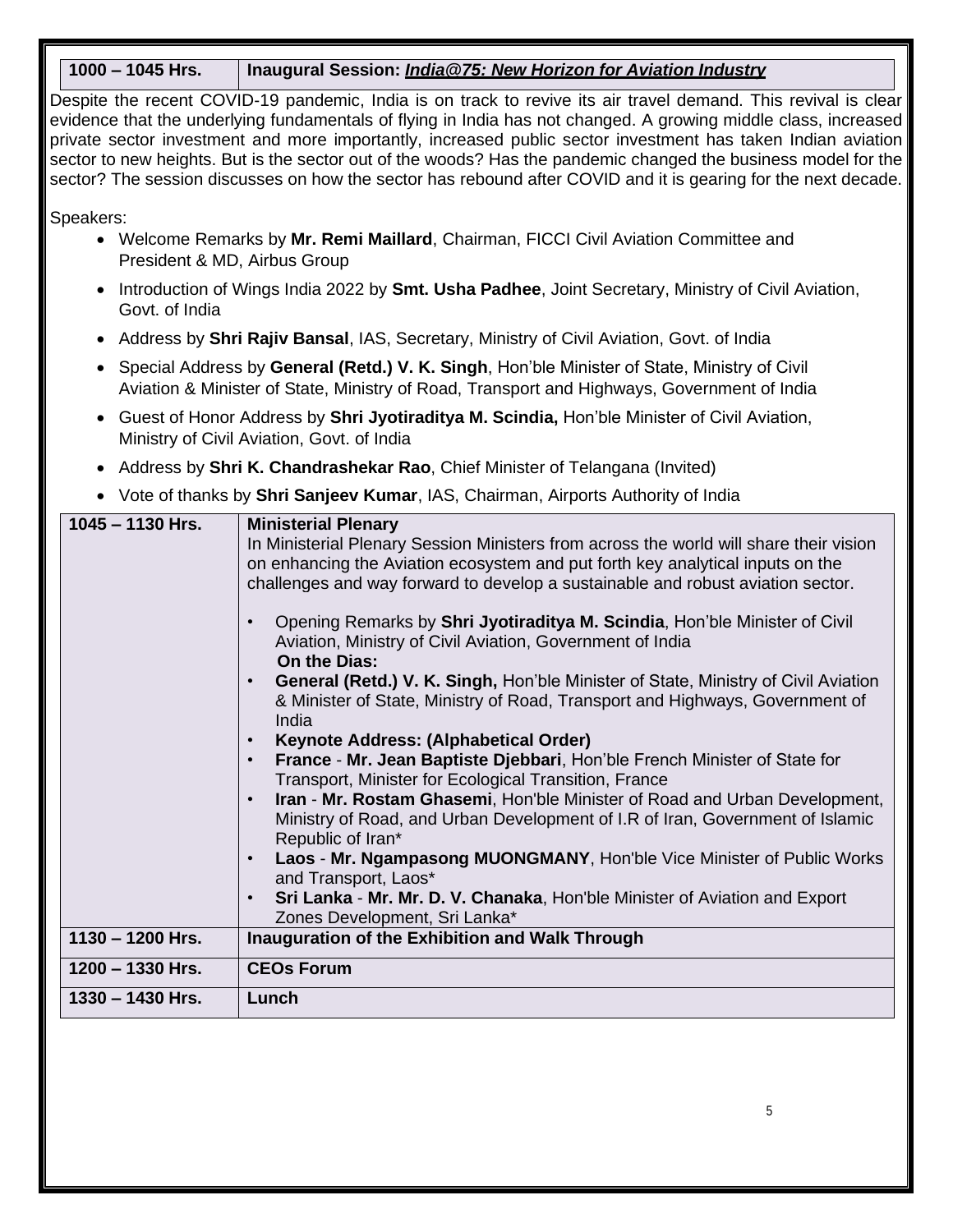| 1430 - 1530 Hrs.                                                                                                    | <b>Panel Discussion #4</b>                                                                                          |  |
|---------------------------------------------------------------------------------------------------------------------|---------------------------------------------------------------------------------------------------------------------|--|
|                                                                                                                     | Revival of Aviation - Ascending through the Clouds of Optimism: Airlines                                            |  |
|                                                                                                                     | <b>Perspective</b>                                                                                                  |  |
|                                                                                                                     | Aviation will always remain an indispensable part of how we travel domestically or internationally, whether for     |  |
|                                                                                                                     | business or leisure. Once we have braced the impact, airlines will have to fend themselves during the revival       |  |
|                                                                                                                     | phase. Revival phase would be akin to revamping business models with innovations and unprecedented                  |  |
|                                                                                                                     | strategies. The Airlines will have to find the perfect amalgamation of traditional approach of pushing all economic |  |
|                                                                                                                     | buttons and design approach of creating new tools & avenues that inherently augurs well for the entire              |  |
|                                                                                                                     | ecosystem, with a definite focus on sustainability.                                                                 |  |
|                                                                                                                     |                                                                                                                     |  |
|                                                                                                                     |                                                                                                                     |  |
|                                                                                                                     | Commercial air travel is being eventually revitalised with Indian government opening up the skies once again,       |  |
| the aviation sector is now moving towards the path to recovery, thus advancing the country's economic fortune.      |                                                                                                                     |  |
| The session discusses how with the right mix of policy support, creation of air bubbles, emphasis on community      |                                                                                                                     |  |
| health, adequte safety measures & SoP's, mitigating the fear perception, best practises and astute business         |                                                                                                                     |  |
| acumen, the aviation sector is all set to walk the path of resurgence and touch new heights.                        |                                                                                                                     |  |
|                                                                                                                     |                                                                                                                     |  |
| Chair: Shri Satyendra Kumar Mishra, Joint Secretary, Ministry of Civil aviation                                     |                                                                                                                     |  |
| Keynote Address: Representative from Ministry of Tourism<br>Moderator: Ms. Shereen Bhan, Managing Editor, CNBC-TV18 |                                                                                                                     |  |
| Panelists:                                                                                                          |                                                                                                                     |  |
|                                                                                                                     | 1. Mr. Ajay Singh, Chairman and MD, SpiceJet                                                                        |  |
|                                                                                                                     | 2. Mr. Ronojoy Dutta, Director and CEO, Indigo                                                                      |  |
|                                                                                                                     | 3. Mr. Mohammad Sarhan, VP, India & Nepal, Emirates Airline                                                         |  |
| 4. Mr. Vinod Kannan, CEO, Vistara                                                                                   |                                                                                                                     |  |
|                                                                                                                     | 5. Mr. Vinay Dube, Founder and CEO, Akasa Air                                                                       |  |

- 6. **Mr Sunil Bhaskaran**, CEO & MD, AirAsia India Ltd.
- 7. **Mr. Murray Smyth,** Global CEO, WAISL Limited
- 8. **Mr. Mark Cryan**, VP Sales, Middle East & Asia, Pratt and Whitney

| $1500 - 1600$ Hrs. | India - US Roundtable with AMCHAM                                          |
|--------------------|----------------------------------------------------------------------------|
| 1530 – 1630 Hrs.   | <b>Panel Discussion #5</b><br><b>Future of Travel: Airport Perspective</b> |

The impact of COVID has forced airports to accelerate the use of digitalization in passenger journey. They have reduced critical touchpoints to improve confidence, while keeping passengers engaged. This adoption is likely to enhance passenger experience and at the same time, help airports to re-invent non-aeronautical revenue generation. In this session we will discuss the current level of technology adoption at different airports and how the trend is likely to evolve in the future. We will also discuss how this trend is impact airport's revenue potential and passenger experience.

Chair: **Shri Sanjeev Kumar**, IAS, Chairman, Airports Authority of India

Co-Chair: **Ms. Rubina Ali**, Joint Secretary, Ministry of Civil Aviation, Government of India (TBC) Moderator: **Mr. Jagannarayan Padmanabhan**, Director at CRISIL Limited Panelists**:**

- 1. **Shri S. Suhas,** IAS, MD, CIAL
- 2. **Mr. Ali Mohammed Rajab**, Executive Vice President of Economic Policies and International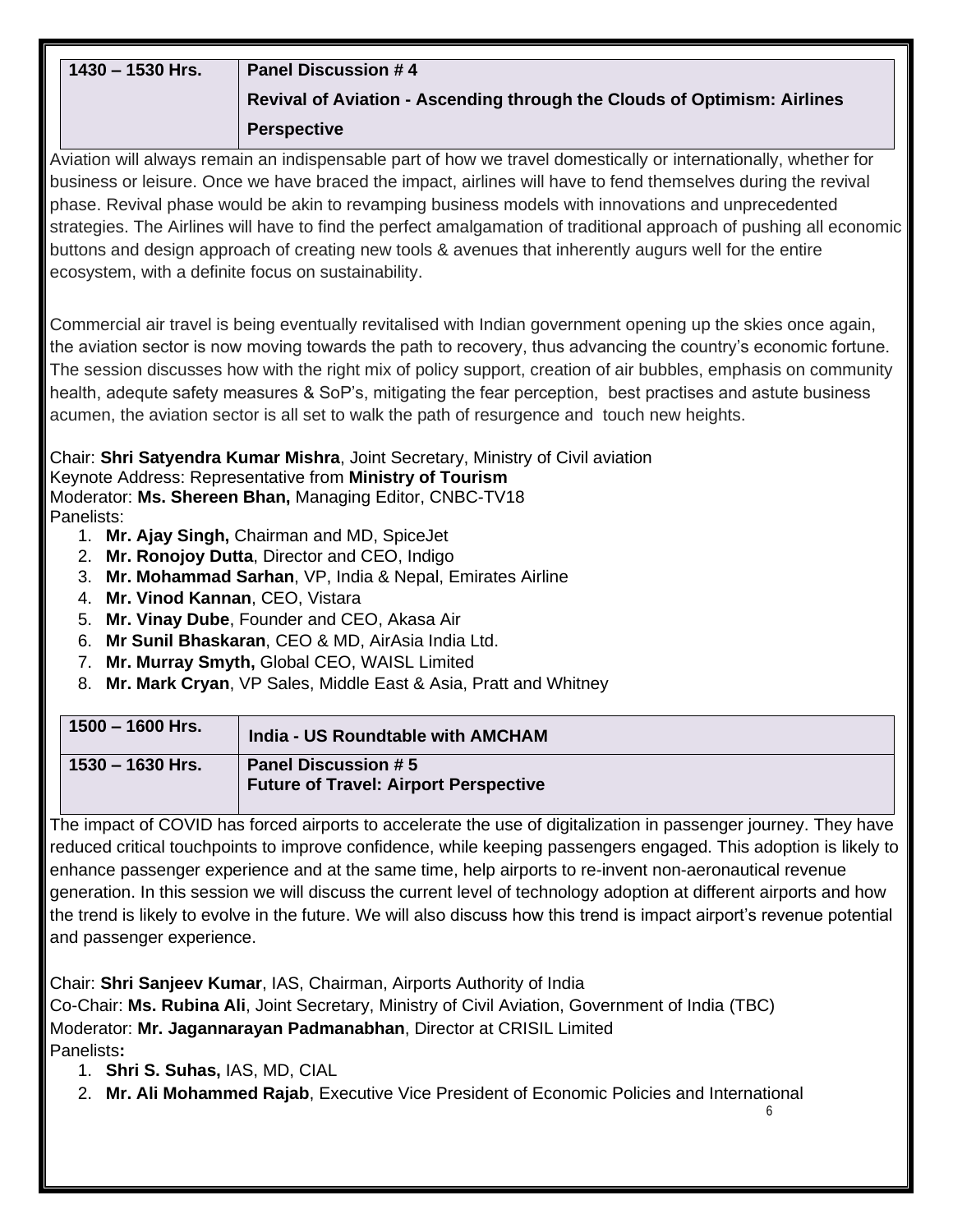Cooperation, General Authority of Civil Aviation (GACA)

- 3. **Mr. Rajeev Kumar Jain**, CEO Adani Airports, Adani Group
- 4. **Mr. S G K Kishore,** Executive Director South & Chief Innovation Officer, GMR Group
- 5. **Mr. Hari K Marar,** Managing Director & CEO, Bengaluru Airport
- 6. **Mr. Ilia Lioutov,** Senior Expert Economics and ESG, ACI Asia-Pacific
- 7. **Mr. Nicolas Schenk**, CDO, Noida International Airport
- 8. **Mr. Sumesh Patel**, President-Asia Pacific, SITA

| $1630 - 1730$ Hrs. | <b>Panel Discussion #6</b>                        |
|--------------------|---------------------------------------------------|
|                    | Aero-Manufacturing and MRO: A Segment in Upheaval |

With India's high demand for aircraft, strategic geographic location, rich pool of engineering expertise and competitive labor cost, India has become an important part of the global footprint of leading OEMs. The Government of Indi aims to formulate a plan for the development of indigenous civilian aircraft, helicopters, and associated aviation equipment to promote India as global hub for the manufacture, design, and innovation in aeronautical manufacturing under the 'Make in India' initiative.

India has a huge potential to be the global Maintenance, Repair and Overhaul (MRO) hub given a long-time perspective. The Hon'ble Minister of Finance also encourages to make the country a hub for Maintenance, Repair and Overhaul (MRO) of aircraft. For not just civil aircraft but defense aircraft can also benefit from the MRO if we make India a huge hub.

The session discusses strategic plans for any unprecedented crisis in the future, creating opportunities for India to be self-sufficient in providing the training required by MRO. The session focuses on the right steps in creating India a Manufacturing and MRO hub to reduce the overall cost of the operators and thus having a ripple effect on the passengers and fulfilling the vision of UDAN.

Moderator: **Mr. François Cognard**, Vice President-Asia Pacific, MHIRJ Aero Advisory Services Panelists:

- 1. **Shri R. Madhavan,** Chairman & MD, HAL
- 2. **Mr. Laurie Alder,** Head of Customer Services, Airbus India & South Asia
- 3. **Mr. Salil Gupte**, President, Boeing India
- 4. **Mr. D. Anand Bhaskar**, MD & CEO, Airworks
- 5. **Mr. Bharat Malkani**, President, MRO Association of India
- 6. **Mr. Vikram Rai,** Country Head, South Asia, and Indonesia, GE Aviation
- 7. **Mr. Chris Davie**, SVP Civil, Rolls Royce
- 8. **Mr. Jitendra Jadhav**, Director, CSIR-NAL
- 9. **Ms. Ashmita Sethi,** President & Country Head, Pratt & Whitney

| $1900 - 2000$ Hrs.              | Wings India Awards 2022 at The Taj Krishna, Hyderabad<br><b>Awards conferred by:</b><br>Shri Jyotiraditya M. Scindia, Hon'ble Minister of Civil Aviation, Ministry of Civil<br>Aviation, Government of India<br>General (Retd.) V. K. Singh, Hon'ble Minister of State, Ministry of Civil Aviation<br>& Minister of State, Ministry of Road, Transport and Highways, Government of<br>India<br>Shri Rajiv Bansal, IAS, Secretary, Ministry of Civil Aviation, Government of India<br>$\bullet$ |
|---------------------------------|------------------------------------------------------------------------------------------------------------------------------------------------------------------------------------------------------------------------------------------------------------------------------------------------------------------------------------------------------------------------------------------------------------------------------------------------------------------------------------------------|
| 2000 Hrs. onwards               | <b>Cultural Evening and Networking Dinner</b>                                                                                                                                                                                                                                                                                                                                                                                                                                                  |
| Day3: Saturday, 26th March 2022 |                                                                                                                                                                                                                                                                                                                                                                                                                                                                                                |